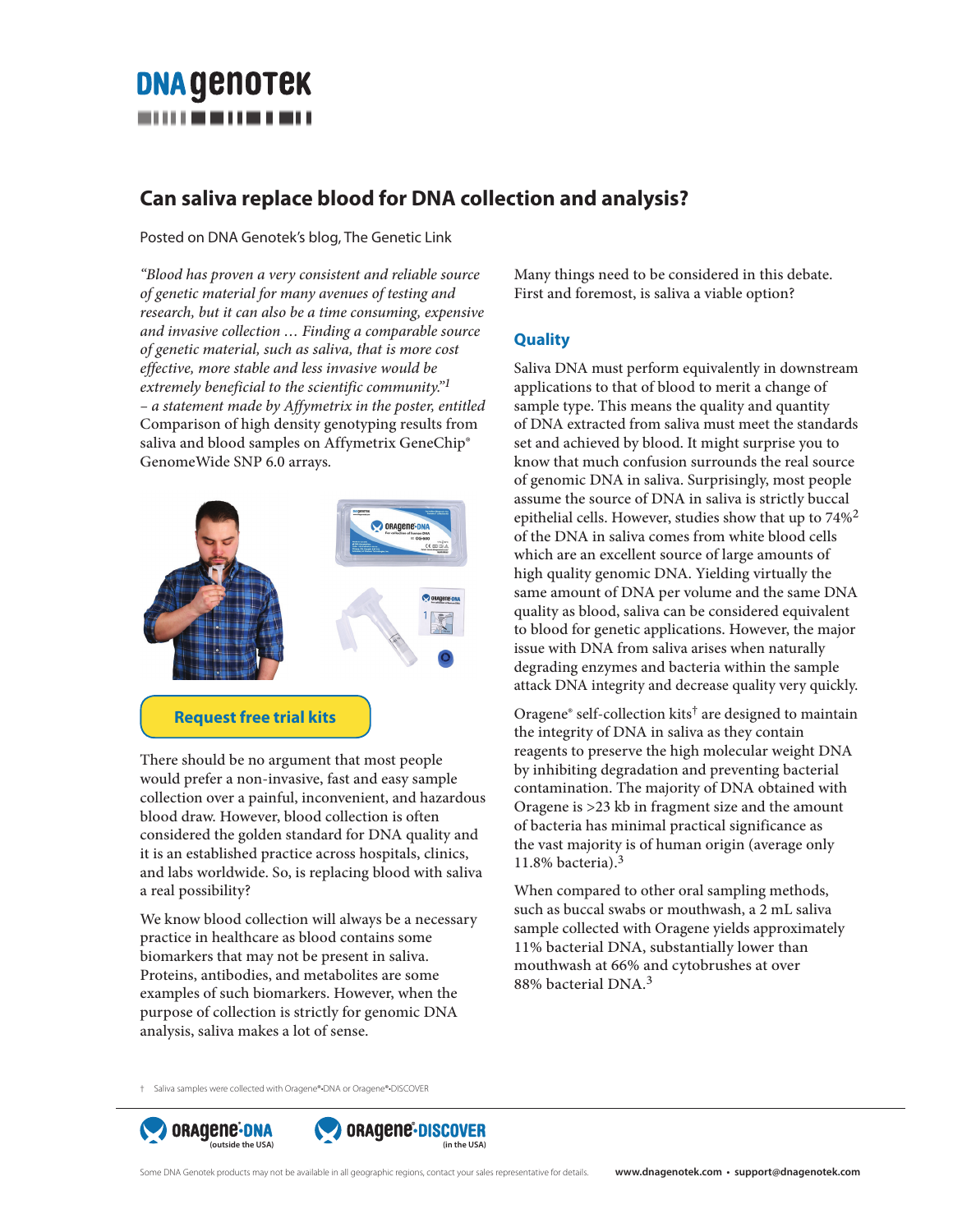Absorbance at 230 is used to measure various contaminants such as phenol and phenolic compounds, carbohydrates and other organics. Saliva samples contain a large amount of carbohydrates (from the heavily-glycosylated protein mucin). While protein is removed during extraction, small amounts of this carbohydrate is left behind. Carbohydrates absorb very strongly at 230 nm so even small quantities of carbohydrate can greatly inflate the 230 reading leading to a poor ratio. The presence of these carbohydrates does not affect downstream application and therefore  $A_{260}/A_{230}$  is not a useful method to assess the suitability for downstream use of DNA extracted from saliva samples. Phenolics can be of concern; however, these are not within Oragene and prepIT®•L2P reagents, so this is not an issue for Oragene/saliva samples.

To accurately measure the purity of DNA extracted from saliva,  $A_{260}/A_{280}$  should be calculated. The ratio of absorbance at 260 nm vs 280 nm is commonly used to assess DNA contamination of protein solutions, since proteins (in particular, the aromatic amino acids) absorb light at 280 nm. When extracting with prepIT•L2P the median  $A_{260}/A_{280}$  ratio is between 1.6-1.9.4 These ratios are typically indicative of a DNA sample that will perform well on your downstream application given that all your other QC metrics pass (high molecular weight on gel, acceptable concentrations by fluorescent based quantification method).

Multiple studies confirm DNA extracted from Oragene/saliva samples result in DNA of the highest integrity, performing equivalently to blood for the most demanding applications including microarrays and sequencing (targeted and whole genome).

A study conducted in 2010 by Bahlo, M. et al., stated "… saliva collected using the Oragene kit provides good quality genomic DNA … comparable to blood as a template for SNP genotyping on the Illumina platform."5

Affymetrix concludes in the previously mentioned poster, "Concentration and purity QC metrics have demonstrated that DNA extracted from saliva is of similar quality and quantity to that extracted from the paired blood sample … The paired blood and saliva samples were run on the GWS6.0 arrays, analyzed and then compared to internal standards and to each other. Call rates and reproducibility

percentages in excess of 99% verifies that saliva can be used successfully as an alternative source of genomic DNA for use in high density genotyping."1

In further agreement, another study, entitled *Saliva samples are a viable alternative to blood samples as a source of DNA for high throughput genotyping* by Abraham, J.E. et al., stated "DNA quality, as assessed by genotype call rates and genotype concordance between matched pairs of DNA was high (>97%) for each measure in both blood and saliva-derived DNA. … We conclude that DNA from saliva and blood samples is comparable when genotyping using either Taqman or genome-wide chip arrays."6

A question that many researchers continue to ask is: what impact does bacterial content from saliva have on sequencing? The literature clearly demonstrates that when performing sequencing, the bacterial content has no impact on variant calling. Dr. Cory McLean of 23andMe presented a poster in which he described WGS of 50 saliva samples. The DNA extracted from these archived Oragene/saliva samples were sequenced using Illumina technology, to a median depth of 44.9 fold coverage and covered 97.8 – 98.2% of the genome.7 After identifying the variants in these samples Dr. McLean compared the results to data from the same cohort previously determined using a genotyping array and observed a 99.91 – 99.97% concordance, indicating that Oragene/saliva samples provide consistent results across different technology platforms. In addition, a poster recently presented by the Broad Institute stated:

"To date, we have sequenced over 1,585 (Oragene) saliva samples to 30× coverage using the HiSeqX (Illumina)… Given this experience, we are confident sequencing patient samples from (Oragene) saliva can be cost effective and produce high quality results for research and clinical studies."8

Extensive research clearly exists and validates saliva as an equivalent alternative to blood for genomic DNA, but why would institutions currently using blood samples change their procedures to incorporate saliva? What benefits exist to outweigh the status quo?

#### **Functionality/ease of use**

When collecting a sample from a distant relative, a child or someone with a psychiatric disorder, obtaining a blood sample can be difficult and stressful on the patient. Saliva collection for DNA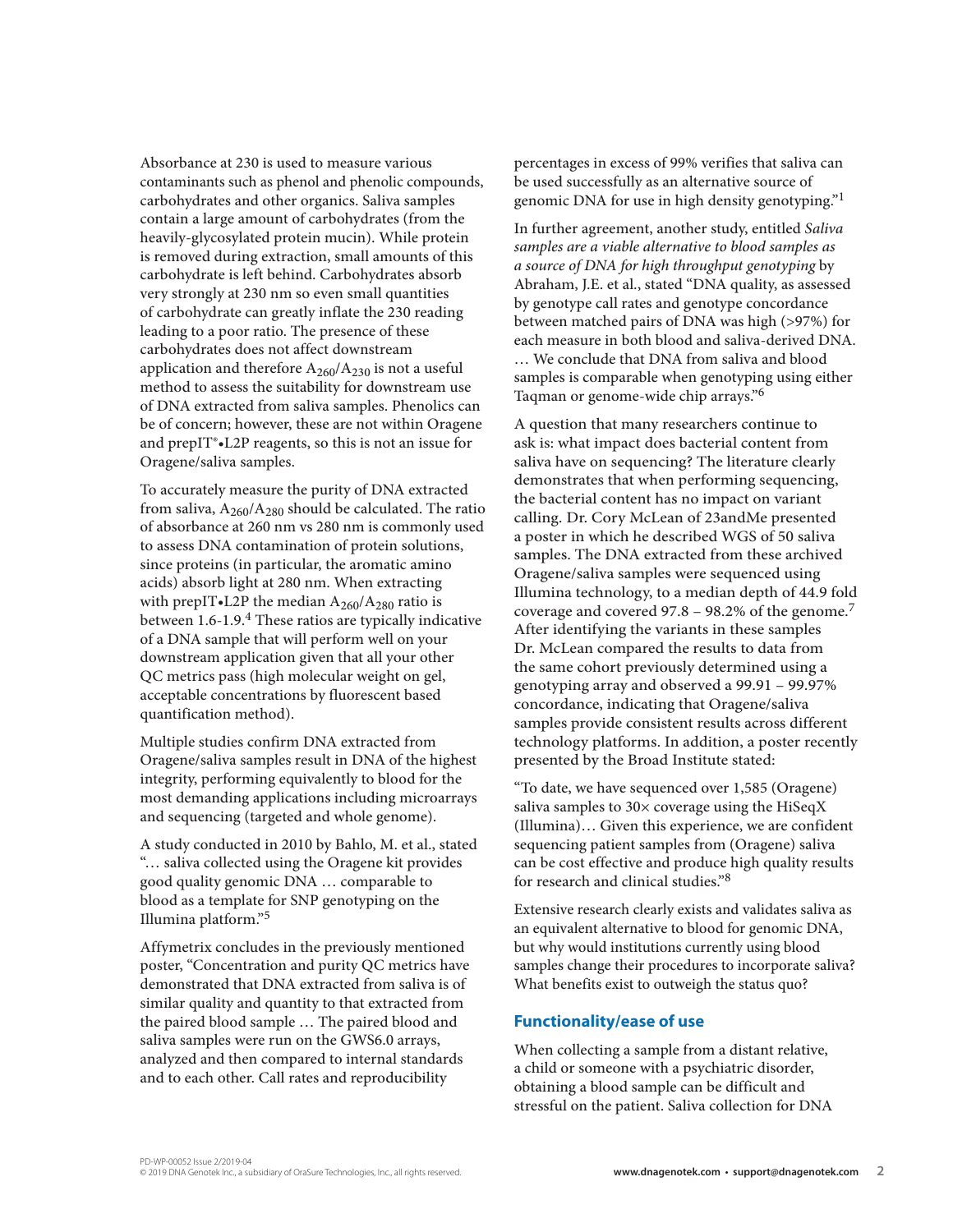improves patient care and donor compliance by providing a simple, painless alternative and removes the inconvenience, anxiety and cost of going to a clinic for a blood draw. But not all saliva kits are created equal. There are 3 methods for collecting oral DNA samples – dry, wet and non-invasive procedures. Dry procedures require the donor to insert a cytobrush, buccal swab or other collection device into the mouth where tissue is scraped from the gum and cheek surfaces. These methods collect primarily buccal cells and a high proportion of bacteria which stick to the gumline.

However, DNA samples collected from saliva where the donor spits into a collection device are quite different and offer higher yields and DNA quality than other oral DNA sample collection methods. One study, titled *New Saliva DNA Collection Method Compared to Buccal Cell Collection Techniques for Epidemiological Studies*, states:

"Whole-saliva collection provided an average DNA yield that was significantly greater than all other [oral] methods... Median yield [of Oragene/saliva]… was approximately three times the median yield of the oral rinse, and more than 12 times the median yields for the buccal swab and brush methods."<sup>9</sup>

Oragene saliva kits have been shown to improve compliance rates and speed up collection and extraction processes when compared to blood, rendering healthcare more efficient.

Abraham, J.E. et al. states "… advantages of saliva … include lower overall cost, lower infection risk, increased patient convenience, acceptability, compliance, and uptake."6

Bahlo, M. et al. reports in their study "The Oragene kit … presents minimal inconvenience to the participant, resulting in high response rates. Further, we have shown that saliva samples can be sent in the mail to a central collection point, thereby reducing transportation costs and the risk of duplication."5

Another work by Viltrop T. et at. states "Saliva collection is a painless procedure with no risk of disease transmission and no requirements for specialized medical personnel. Also, saliva collection allows wider population sampling as it is possible to collect DNA samples by mail."10

Zhang, L. et al. also affirms "… saliva collection (Oragene•DNA self-collection kit) … is especially attractive for maximizing the participation rate … [and] clinical situations in which patients and/or their relatives are not available for on-site whole blood collection. We have also adopted this test to provide rapid turnaround (1 week) results ..."<sup>11</sup>

And in their 2009 breast cancer study, Ambroson, C.B. et al. transitioned from blood to saliva collection using Oragene kits to reduce costs and to facilitate participation.12

It should further be mentioned, Oragene/saliva samples are compatible with high-throughput DNA processing, enabling seamless integration into existing automated lab extraction procedures. With convenience established for the donor, clinician, and lab, our focus now turns to cost.

#### **Cost**

The price associated with blood collection may be perceived to be free for many institutions that have established blood collection labs/service centers; however, there are real costs to sample collection even within these environments. Phlebotomists, lab technicians, medical supplies, and shipping requirements (dry ice, containers, and overnight delivery) add to an estimated \$40 per sample, not including freezer storage.<sup>12</sup>

DNA from saliva, collected with Oragene, in comparison, comes in a variety of formats with differing yield and stability capabilities which cost between 48% – 80% less than blood. More savings are introduced as Oragene products enable at-home collection, standard shipping via regular mail at room temperature and zero refrigeration.

Daksis, J.I. et al. states, "The acquisition of high quality DNA for molecular assay from oral samples offers clear advantages in cost, handling, storing and shipping over acquisition of samples from blood. … It therefore opens the way for convenient point of care testing…"<sup>13</sup>

Basham, R.J. et al. claims "…saliva [Oragene•DNA]… allows cost-efficient storage and shipping. In contrast, whole blood must either be extracted within a few days, or stored at −70°C until extracted."14

Abraham J.E et al. continues "… commercial extraction of DNA from saliva is cheaper than from blood."<sup>6</sup>